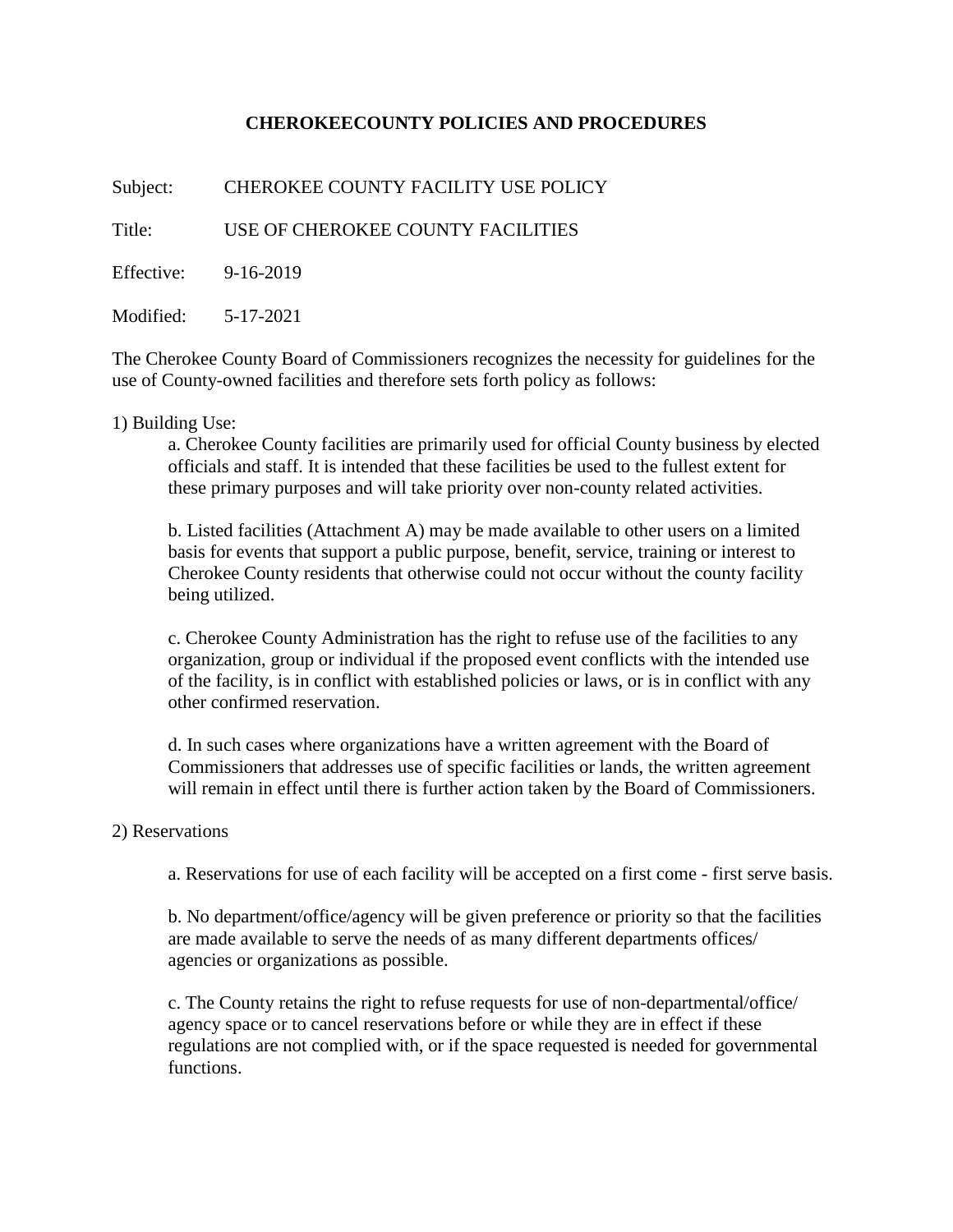d. Permission to use County facilities shall not in any way constitute an endorsement of the individual, group or organization, or their policies and/or activities.

e. The Cherokee County Board of Commissioners reserve the right to amend the requirements and regulations for use of these facilities as necessary.

### 3) Application Process

a. Applications and copies of the Cherokee County Facility Use Policy will be available at each facility where rooms are available (see Attachment A), as well as on the Cherokee County internet site (www.cherokeecounty-nc.gov).

b. Applications must be completed in full and returned with any necessary fees.

c. Applications must be submitted to the appropriate contact as listed in Attachment A.

### 5) Regulations for Use of Space

a. Elected officials, departments/offices/agencies or organizations shall comply with the laws of the State of North Carolina, United States and all applicable Cherokee County rules and regulations. All persons in and on the property shall comply with official signs of a prohibitory or directory nature, and with the directions of security personnel or other authorized individuals. Cherokee County has the right to have persons violating any provisions removed from the premises and to prosecute any and all violators.

b. Elected official, department/office/agency or organization shall not engage in or permit disorderly conduct, or conduct which creates loud and unusual noise, or which obstructs the normal use of entrances, foyers, corridors, offices, elevators, stairways, parking lots or which otherwise tends to impede or disturb the general public in accessing facilities to conduct County business.

c. Adults must assure the safety of children on County premises with direct supervision.

d. Soliciting contributions, selling goods or collecting private debts on County premises is prohibited unless the solicitation is approved by the Board of County Commissioners. This does not apply to employee-to-employee transactions.

e. Hanging decorations on the grounds, walkways, driveways and parking areas, exteriors of buildings and interiors of buildings on County premises that could potentially damage the building or County property is prohibited.

f. Designated staff from Cherokee County has the right to enter any portion of the room as needed during the scheduled event or activity.

g. The maximum occupancy of the facility cannot be exceeded.

h. No additional locks can be installed on doors or equipment. The keys to all facilities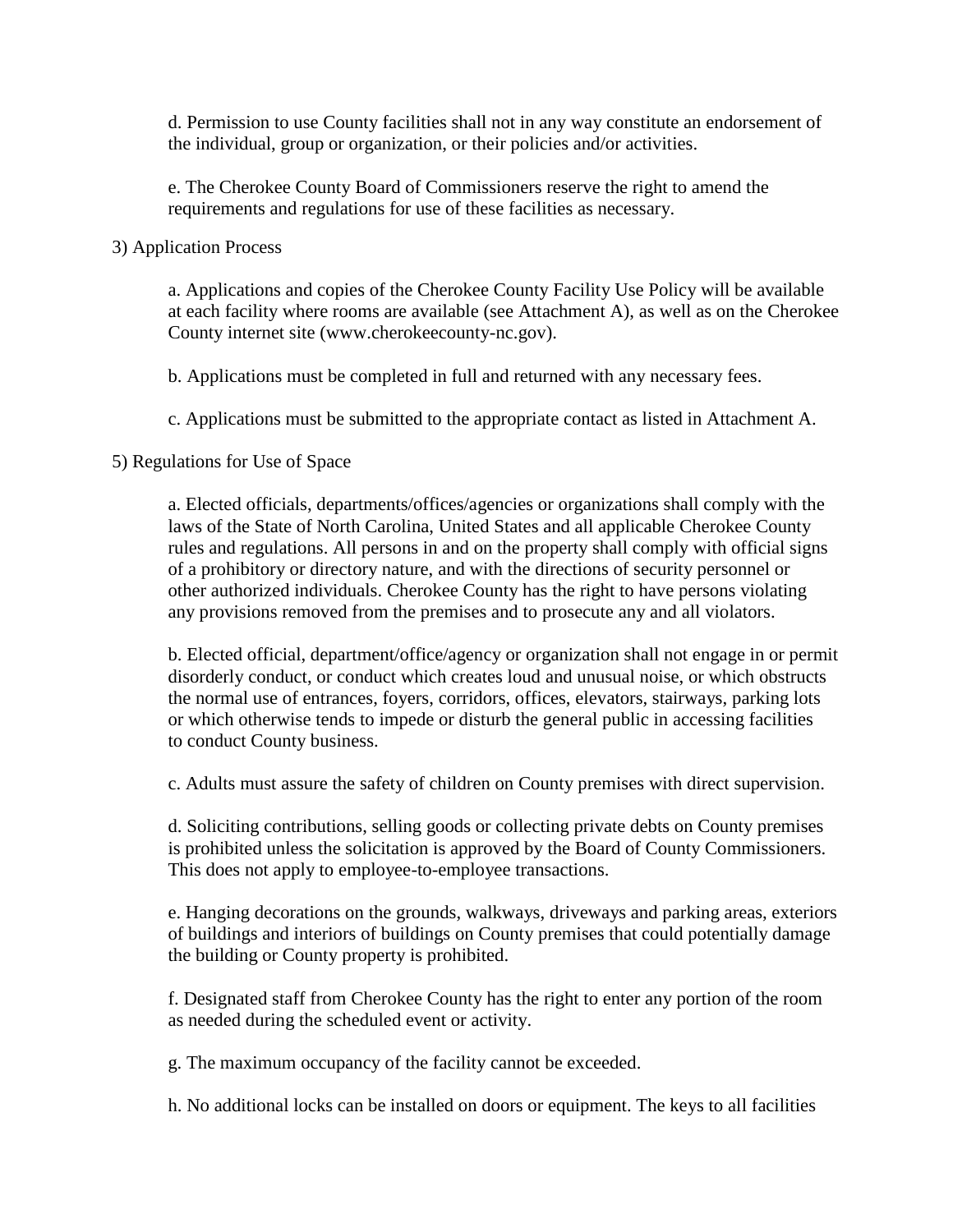shall remain in the possession of the County. Entrances and exits shall be locked and unlocked by a Cherokee County employee in accordance with the time set forth in the agreement unless other arrangements are made with the Facility Contact. No smoking, drug use or alcoholic beverages shall be allowed in any County facility.

i. Weapons, reproductions of weapons, and any items capable of being conceived as weapons are prohibited in the Cherokee County Courthouse, and in any other Cherokee County facility where posted and/or prohibited.

j. Admittance to unoccupied offices in facilities is not permitted.

k. Vehicles are not allowed on the lawns, planted areas, sidewalks or walkways of County property unless approved by Cherokee County.

l. Only service animals are permitted inside Cherokee County facilities.

m. Proper attire, including shirts, pants/shorts and shoes are required during use of County facilities. Offensive or gang-related clothing, whether printed or actual clothing, will not be permitted or tolerated.

n. Immediately call 911 for any emergency, and if safe to do so, wait to receive prearrival instructions such as evacuation or first aid instructions.

6) Furniture/Equipment

a. No furniture shall be moved or removed without prior approval of the facility contact. If approved by the facility contact, all furniture will be returned to its original location and position as it was found.

7) Cherokee County Courthouse Usage Policy - refer to Attachment B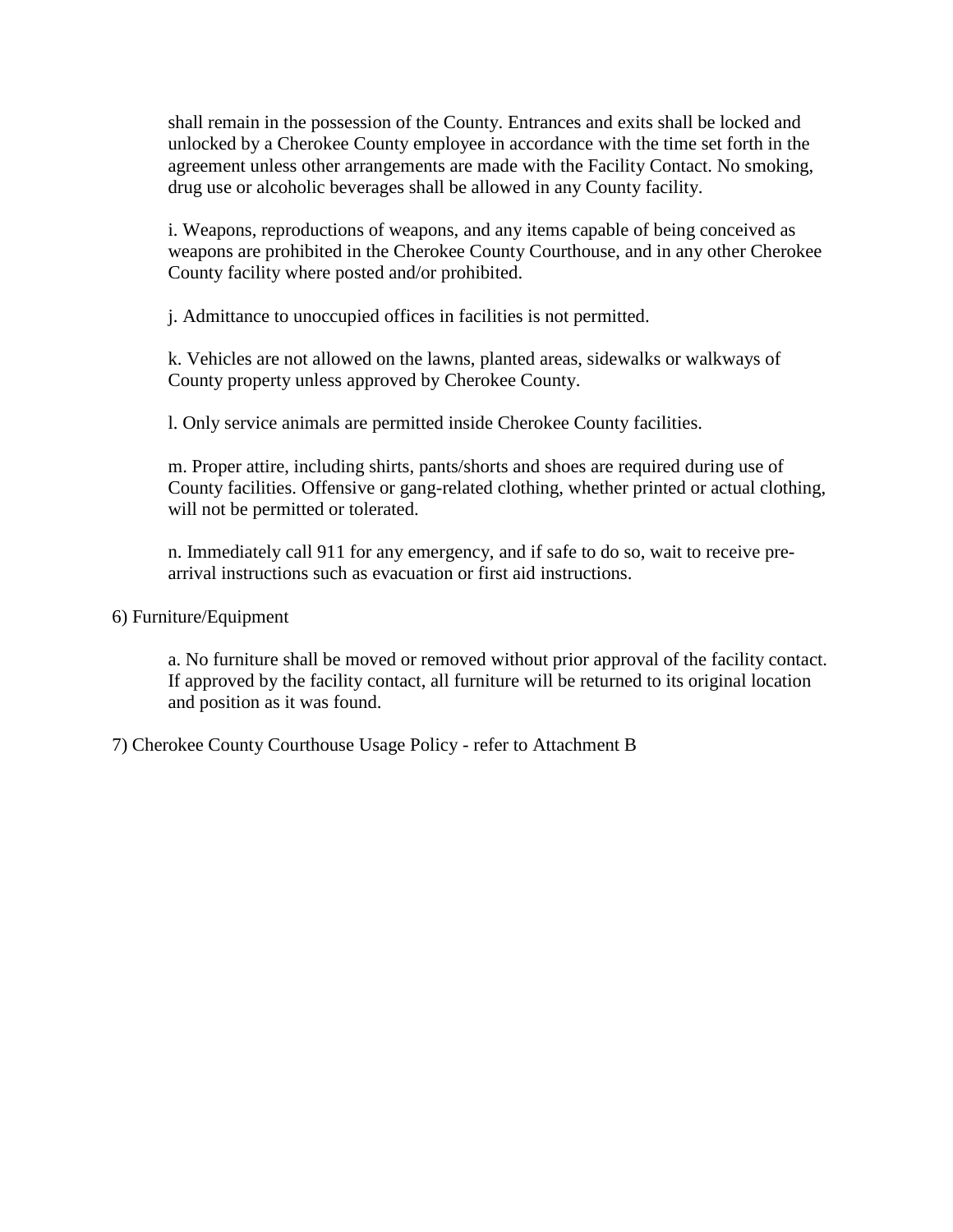# **ATTACHMENT A**

**\_\_\_\_\_\_\_\_\_\_\_\_\_\_\_\_\_\_\_\_\_\_\_\_\_\_\_\_\_\_\_\_\_\_\_\_\_\_\_\_\_\_\_\_\_\_\_\_\_\_\_\_\_\_\_\_\_\_\_\_\_\_\_\_\_\_\_\_\_\_\_\_\_\_\_\_\_\_\_\_\_**

**Cherokee County Courthouse:** 75 Peachtree Street, Murphy, NC 28906

**Cherokee County Annex:** 40 Peachtree Street, Murphy, NC 28906

Contact: County Manager's Office 828-837-5527 ext. 814

**Cherokee County Fairgrounds:** 9275 Us 64 West, Murphy, NC 28906

- Fairgrounds and Buildings Contact: County Manager's Office 828-837-5527 ext. 814
- Agricultural Learning Center Contact: County Manager's Office 828-837-5527 ext. 814
- Nora Starks Arena Contact: Cherokee County Saddle Club, Brannon Elliott 828-835-6266

**\_\_\_\_\_\_\_\_\_\_\_\_\_\_\_\_\_\_\_\_\_\_\_\_\_\_\_\_\_\_\_\_\_\_\_\_\_\_\_\_\_\_\_\_\_\_\_\_\_\_\_\_\_\_\_\_\_\_\_\_\_\_\_\_\_\_\_\_\_\_\_\_\_\_\_\_\_\_\_\_\_**

\_\_\_\_\_\_\_\_\_\_\_\_\_\_\_\_\_\_\_\_\_\_\_\_\_\_\_\_\_\_\_\_\_\_\_\_\_\_\_\_\_\_\_\_\_\_\_\_\_\_\_\_\_\_\_\_\_\_\_\_\_\_\_\_\_\_\_\_\_\_\_\_\_\_\_\_\_\_\_\_\_

\_\_\_\_\_\_\_\_\_\_\_\_\_\_\_\_\_\_\_\_\_\_\_\_\_\_\_\_\_\_\_\_\_\_\_\_\_\_\_\_\_\_\_\_\_\_\_\_\_\_\_\_\_\_\_\_\_\_\_\_\_\_\_\_\_\_\_\_\_\_\_\_\_\_\_\_\_\_\_\_\_

**Cherokee County Senior Center**: 69 Alpine Street, Murphy, NC 28906

Contact: 828-837-2467 ext. 892

#### **Cherokee County Parks and Recreation**

Murphy Park

Heritage Park-Andrews, NC

Rock Gym: Connahetta Street, Murphy, NC 28906

Contact: Office 828-837-6617 ext. 880 Cell 828-360-4398

#### **Cherokee County Shooting Range**

Available for use by law enforcement and other governmental agencies. **(Agencies must provide proof of insurance indemnifying Cherokee County)** 

Cherokee County Sheriff's Office

Contact: 828-837-2589 Ext. 415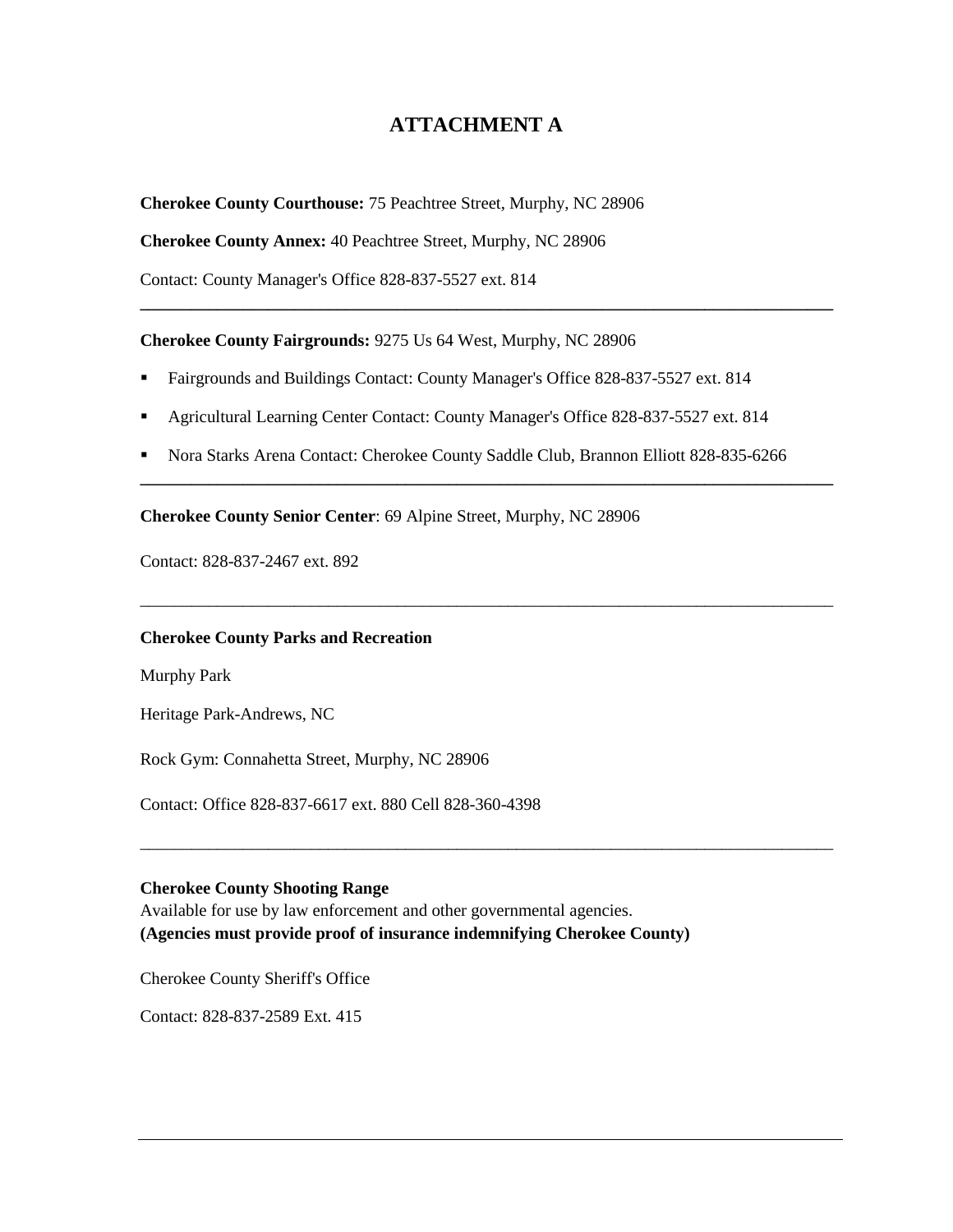# **ATTACHMENT B**

#### **Building Use Policy for Cherokee County Courthouse** *Adopted \_9/16/2019\_\_*

### 1. **PURPOSE:**

a. To establish guidelines and procedures for the use of the Cherokee County Courthouse by groups and/or individuals. It is the Intent of the Cherokee County Board of Commissioners to allow non-profit groups, local units of government, and county residents use of available public meeting areas in County buildings and grounds whenever feasible, provided the use is consistent with policies and procedures, and presents no additional liability to the County.

b. This policy shall govern the use of the Cherokee County Cherokee County Courthouse by groups and/or individuals wishing to use the facility. Public meeting areas are those accessible without having to enter offices or a work space.

### 2. **AUTHORITY:** The Cherokee County Board of Commissioners

3. **APPLICATION:** This policy applies to all groups and individuals using the Cherokee County Courthouse.

4. **RESPONSIBILITY:** The County Manager and/or designee shall be responsible for implementation of this policy.

#### 5. **PERMISSIONS:**

a. A request for use of the Cherokee County Courthouse is to be scheduled by contacting the County Manager's office at 828-837-5527 ext. 814, or mailing the request to Cherokee County Manager, Cherokee County Courthouse, 75 Peachtree Street, Murphy, NC 28906. The requestor shall provide the following: the name and address of the requestor; the date and time requested for the use; the expected length of use; the setup and any special request of use; the nature and purpose of the use and the number of people expected to attend the proposed activity. In addition, the agency or department/office/agency using the facility shall agree to accept responsibility for damages and clean up costs, if applicable. The Cherokee County Manager or designee may require additional information, if deemed necessary. Request for use must be made at least thirty (30) days before the proposed use.

b. Permission for use of the Cherokee County Courthouse may be granted by the Cherokee County Manager or designee only for meetings or other functions which are scheduled to begin and end between the hours of 8:00 AM and 5:00 PM. The Cherokee County Board of Commissioners shall have the authority to grant or deny exceptions to this policy which are in accordance with state law or county ordinances and to grant or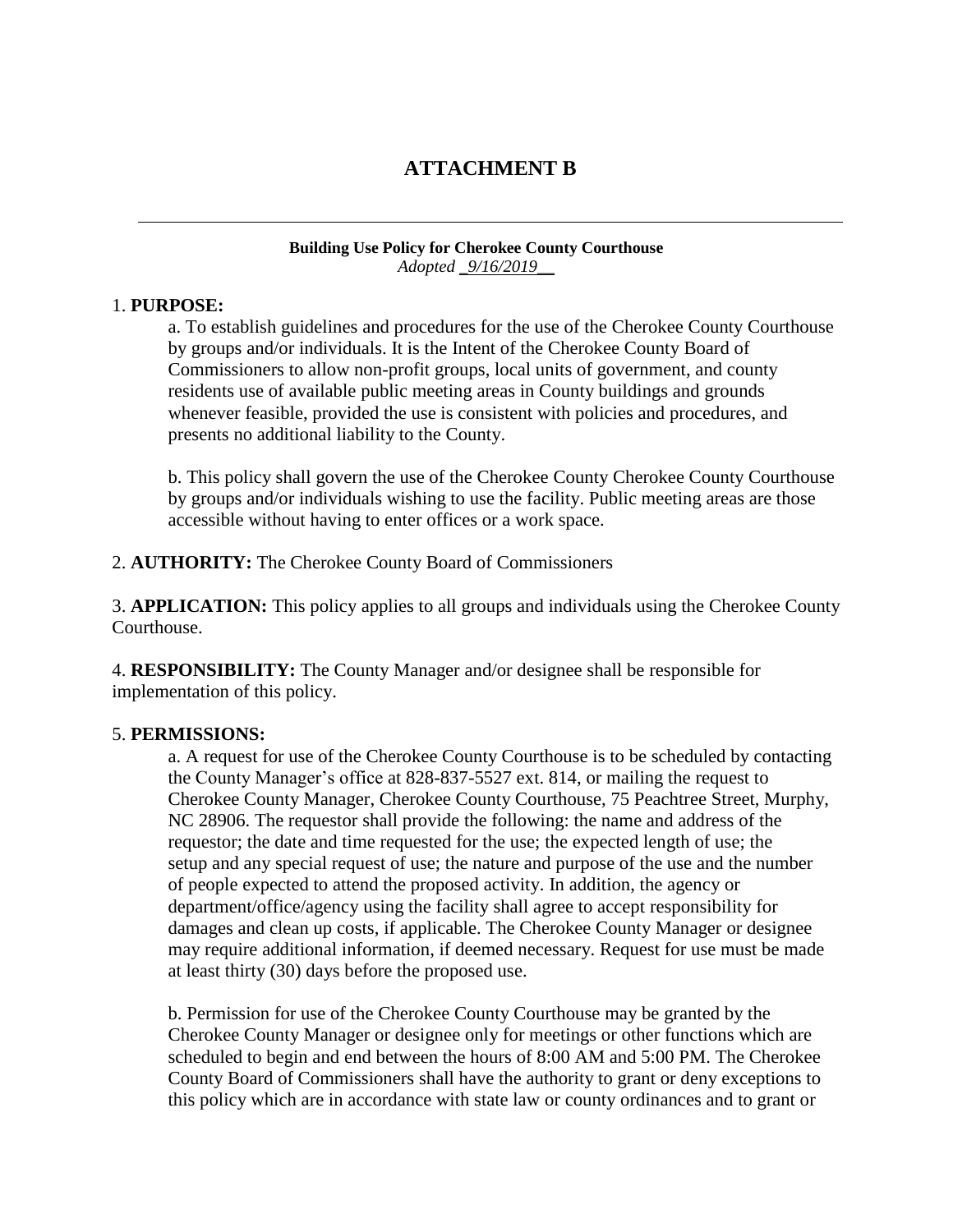deny permission to use the Cherokee County Courthouse when this policy does not address the requested use.

### 6. **SCOPE OF PERMISSABLE USE:**

a. Normal County or State business, law enforcement training or court-related activities will take precedence over any requested use of the facility.

b. The facility may not be used for any commercial purposes, fund raisers, public sales or promotional purposes unless authorized by the written agreement of the Cherokee County Board of Commissioners.

### 7. **LIMITATION OF USE:**

a. Use of the facility is limited to the First and Second Floors of the Cherokee County Courthouse unless otherwise approved by the Cherokee County Manager. Notification is to be made to the Director of Facilities and Maintenance Department for coordination of custodial staff.

b. No use of County or State owned audio-visual equipment will be allowed unless otherwise approved by the Cherokee County Manager.

c. No food or drinks will be allowed outside of specified meeting rooms.

d. Alcohol is prohibited.

e. Smoking is prohibited.

f. Illegal drugs are prohibited.

g. Weapons, reproductions of weapons, and any items capable of being conceived as weapons are prohibited in the Cherokee County Courthouse.

h. Maximum occupancy of all meeting rooms is to be followed and adhered to. Law enforcement will monitor the occupancy limits for any potential fire and safety egress issues.

### 8. **SETUP:**

a. The authorized user is responsible for setting up the meeting place, providing additional chairs if necessary and supplying such items as easels, tables, bulletin boards and audiovisual equipment. The user shall be responsible for returning the furniture and fixtures in the meeting area to the original configuration and condition after the conclusion of the meeting or other use. Use of any electrical equipment by user shall be subject to County approval.

b. Setup for large events may be allowed in advance of the meeting, if it does not interfere with normal business operations and must be approved by the Cherokee County Manager.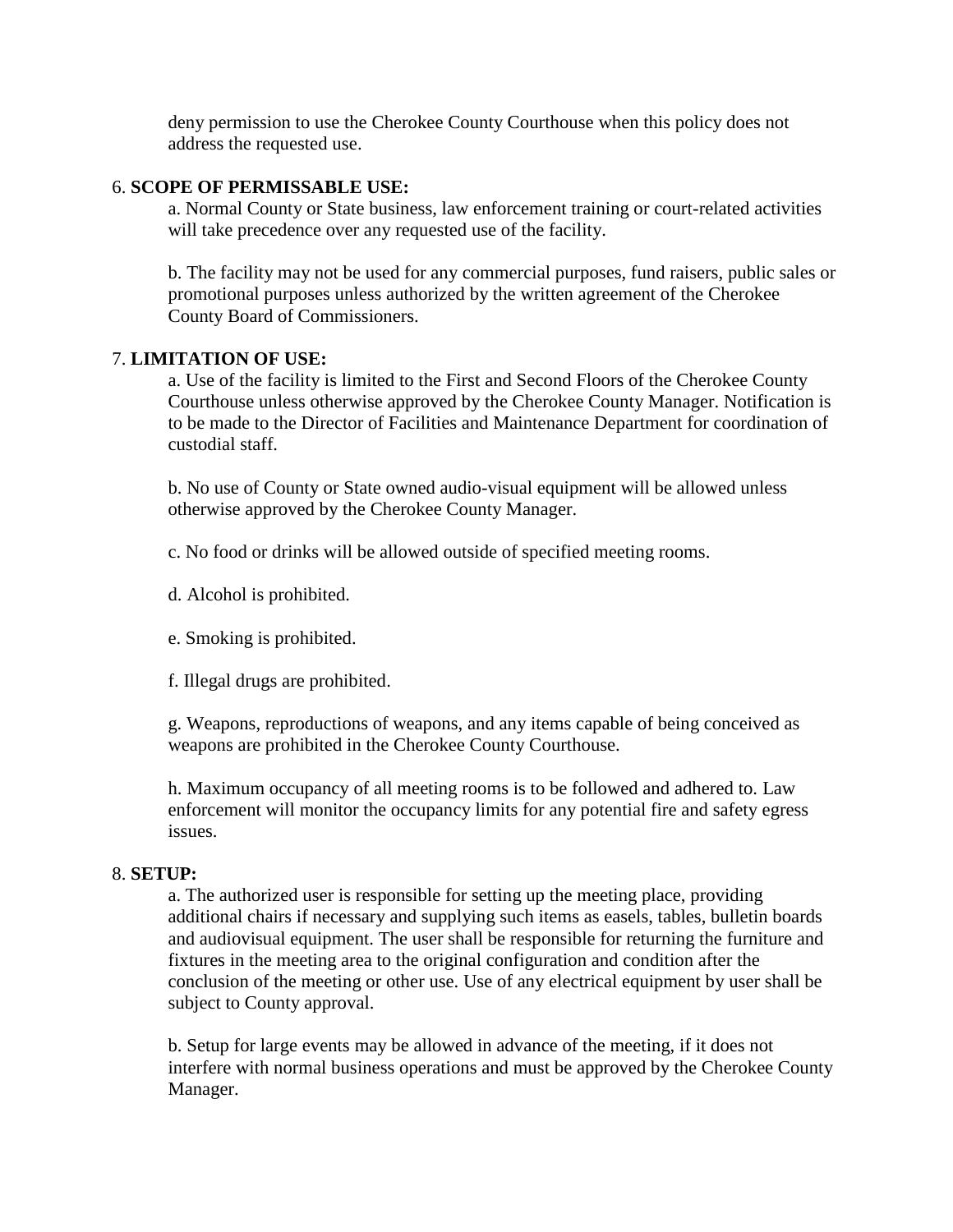### 9. **CLEANUP**

a. The authorized user shall be responsible for all clean up following the conclusion of the meeting. Large trash cans and liners will be provided by the County Facilities and Maintenance Department prior to the event. All trash must be placed in the trash liners provided and tied up for disposal by the Facilities and Maintenance Department.

b. Custodial service may be required based upon the number of persons attending the meeting or event. Costs of the service will be borne by the user. The actual cost of cleanup required as a result of the user's failure to do so shall be charged to the user, and the user shall accept and does acknowledge this responsibility at the time of request.

10. **IMPLEMENTATION AUTHORITY:** This policy is implemented by the County Manager under general authority granted by the Board of Commissioners.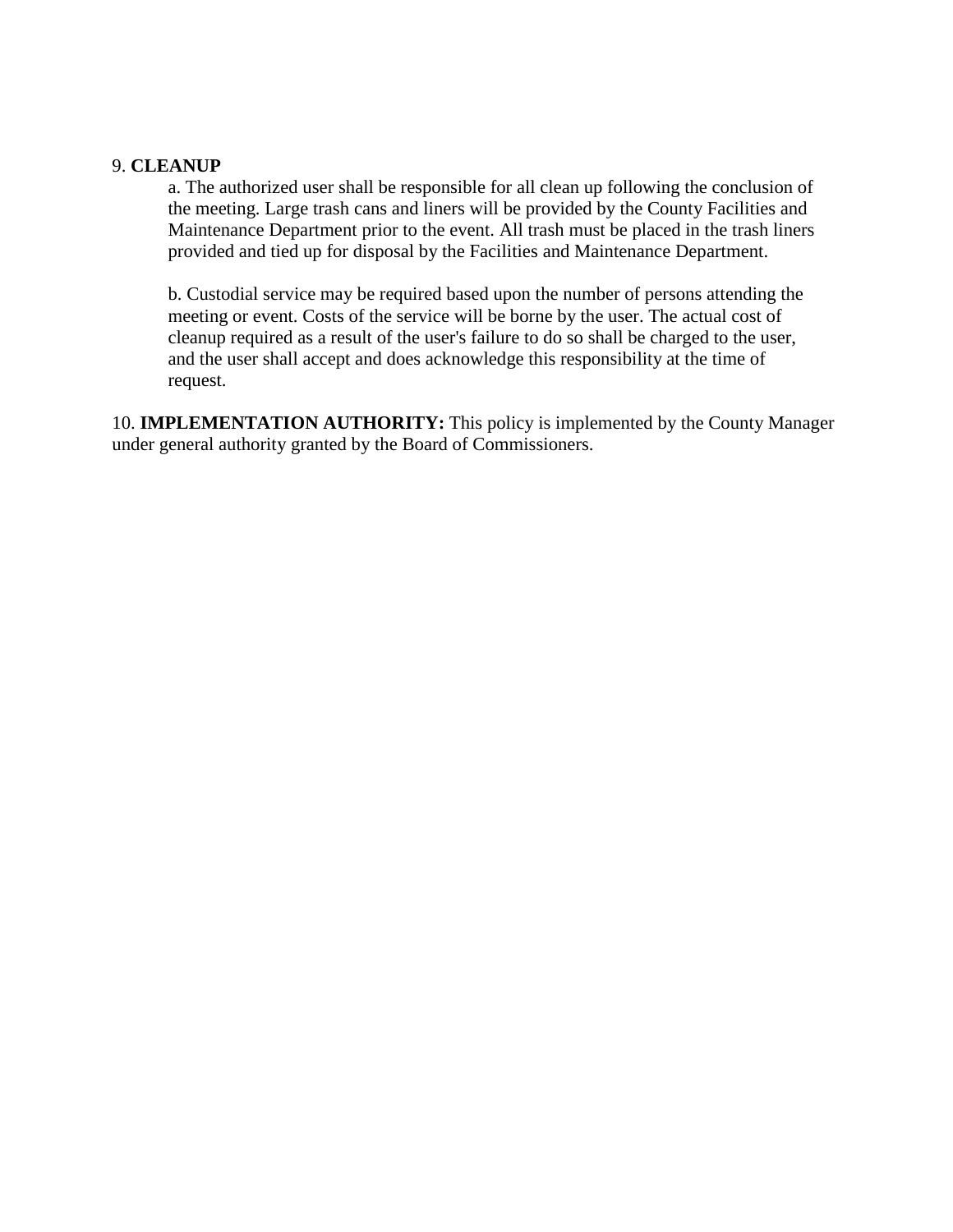## **APPLICATION FOR USE OF COUNTY-OWNED FACILITY**

| <b>Time of Day:</b> Beginning at _____________(AM/PM) and ending at _________(AM/PM) |  |
|--------------------------------------------------------------------------------------|--|
|                                                                                      |  |

**Facility Fees:** \$100 Deposit (refundable) and \$50 daily usage fee (non-refundable). Fees must be submitted with application. **Make checks payable to: Cherokee County**, 75 Peachtree Street, Suite 211. Murphy, NC 28906

**Special Event Insurance (if applicable):** Proof of liability insurance in the amount of \$1,000,000.00 must be provided prior to any special event, and must name Cherokee County as an additional insured.

**Waiver of Liability:** Applicant and users of the property shall hold Cherokee County harmless and shall indemnify Cherokee County from any claims whatsoever resulting from the use (or misuse) of Cherokee County property by Applicant's activities on said property.

## **Limitation of Use:**

- There shall be no alcoholic beverages served upon, consumed upon, or brought onto County property.
- Smoking is prohibited in all County facilities.
- Maximum occupancy requirements are strictly enforced.

**Key/s:** Keys to access the facility can be picked up prior to event; and only after the deposit and fees have been paid. Keys must be returned promptly following event conclusion. **Failure to return key/s will result in forfeiture of deposit and possible additional fees.**

**Setup:** User is responsible for all set-up and take-down. If facility furniture, tables and chairs are used, user shall be responsible for returning items to their original location. **Use of County power, or any electrical equipment shall be subject to County approval.**